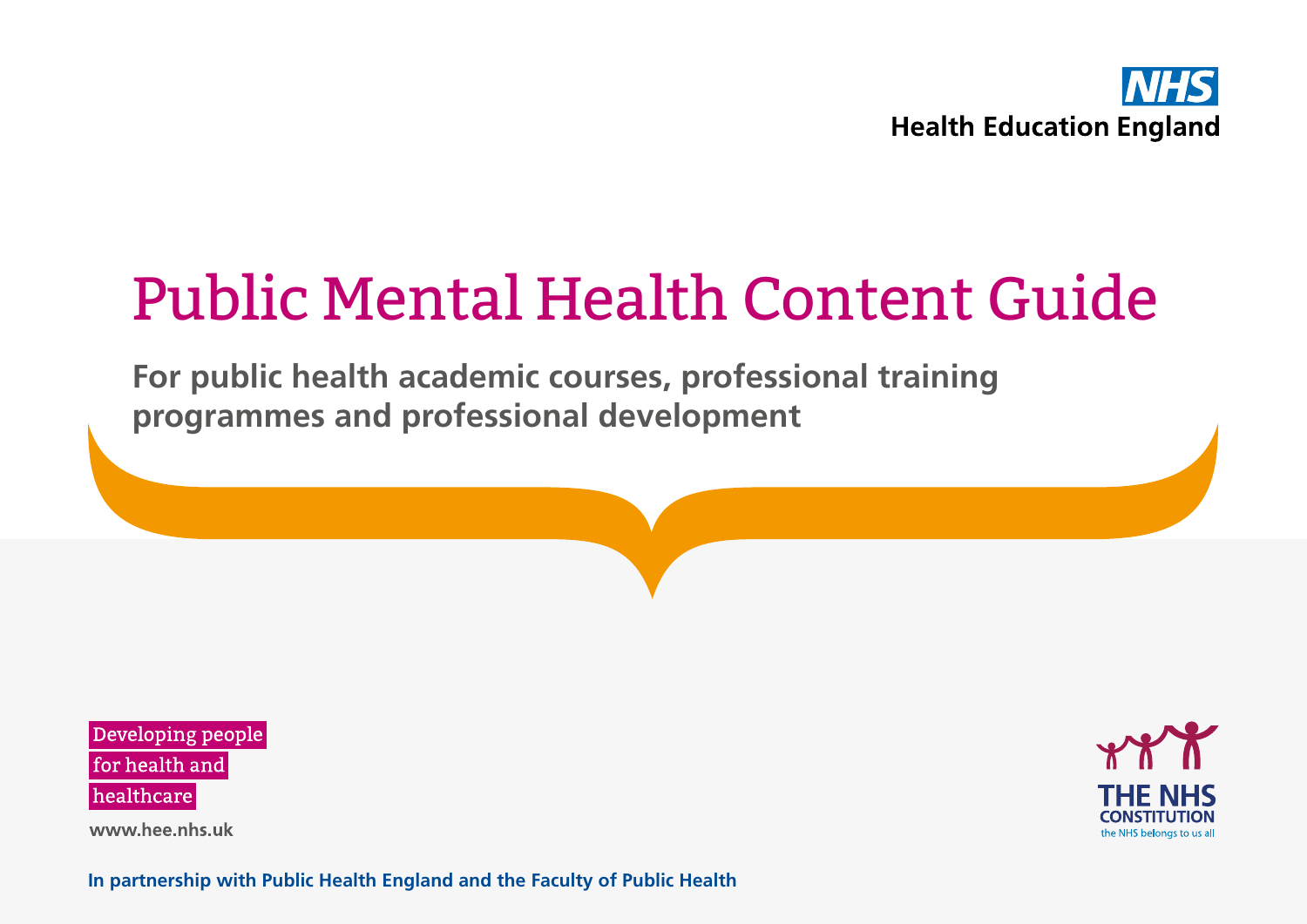# Introduction

We have made it a priority to improve the capacity and capability of the public health workforce to meet the key public health challenge of improving the nation's mental health and wellbeing. This includes creating a workforce that is confident, competent and committed to:

- promote good mental health and wellbeing across the population
- prevent mental health problems and suicide
- improve the quality and length of life of people living with mental health problems<sup>1</sup>

This document has been developed and informed by national priorities, evidence and learning from a range of sources, including:

- Health Education England's [Action Plan for mental health promotion and prevention training and the Mental Health Workforce Plan for](https://www.hee.nhs.uk/sites/default/files/documents/Action plan for mental health promotion and prevention courses 2016-2020.pdf)  [England: Stepping Forward to 2020/21](https://www.hee.nhs.uk/sites/default/files/documents/Action plan for mental health promotion and prevention courses 2016-2020.pdf)
- Public Health England's [Public Mental Health Leadership and Workforce Development Framework](https://www.gov.uk/government/publications/public-mental-health-leadership-and-workforce-development-framework) and [Prevention Concordat for Better](https://www.gov.uk/government/collections/prevention-concordat-for-better-mental-health)  [Mental Health](https://www.gov.uk/government/collections/prevention-concordat-for-better-mental-health)
- The Faculty of Public Health's [Better Mental Health for All](http://www.fph.org.uk/better_mental_health_for_all) programme and work plan

It has been developed with experts from Public Health England, the Faculty of Public Health and Local Authority Public Health Departments, informed by research evidence of what works and learning from practice. It has been tested with academic providers. A mapping of undergraduate and post-graduate public health courses found that the majority of courses did not explicitly include public mental health.

Background evidence to support the content can be found in the listed documents and at the Faculty's website and publication [Better Mental](http://www.fph.org.uk/better_mental_health_for_all )  [Health for All](http://www.fph.org.uk/better_mental_health_for_all )



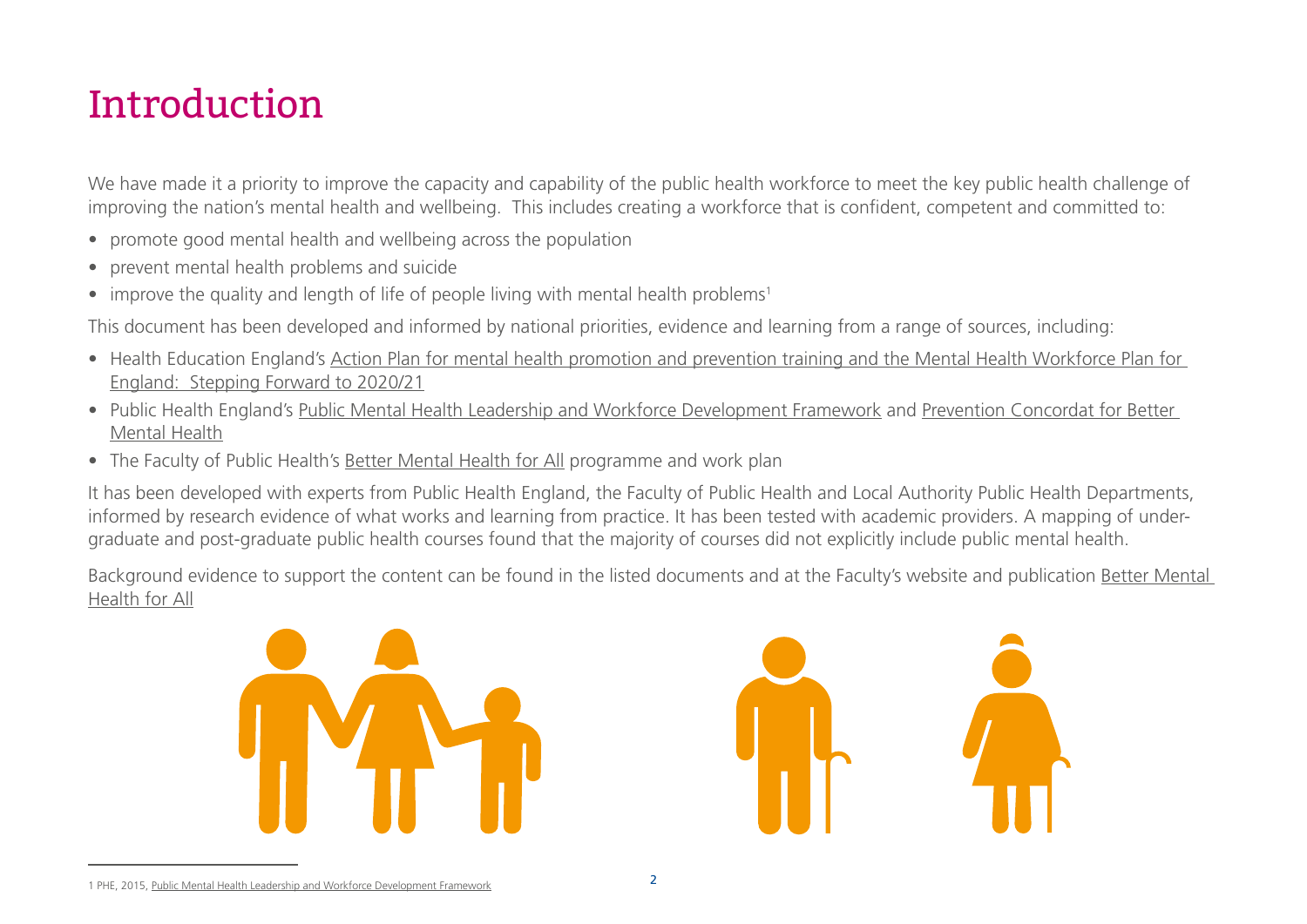## **Principles**

Public health practitioners and specialists have a key role to provide expertise and leadership in public mental health and embed it within all public health policy and practice. Public mental health is not a single topic. It is indivisible from physical health and related to all pillars of public health. The parity of esteem challenge for public health is the need for better, more explicit reference to mental health within public health practice.

Public Mental Health includes the promotion of good mental health and wellbeing across the whole population, the prevention of mental health problems and suicide and improving the lives of people experiencing mental health problems.

### **Purpose**

The aim of this document is to provide a concise but comprehensive overview of the public mental health knowledge and skill areas required of a public health professional. Table 1. provides specific public mental health content (column 3) mapped against the UK [Public Health Skills and Knowledge Framework](https://www.gov.uk/government/publications/public-health-skills-and-knowledge-framework-phskf) (columns 1-2).

The intention is to inform the development of public health academic courses (e.g. under-graduate and post-graduate public health degree courses), public health professional training programmes (e.g. practitioner, defined specialist and speciality training) or to be used by individuals for their own professional development.

# **How to use the guide**

#### **1. Course leaders/ programme facilitators/ lecturers:**

Use column 3 as a subject guide for public health courses. The content can be used in specific public mental health modules and/ or integrated within more generic modules and other public health topics.

Use column 4 to assess whether your course/ different modules currently include this content or if it is an area for development.

#### **2. Individuals:**

Use column 3 to appraise your current knowledge and skills in relation to public mental health and how this aligns to core public health knowledge and skills (columns 1 and 2).

Use column 4 to self-assess your level of competence and highlight areas for development.

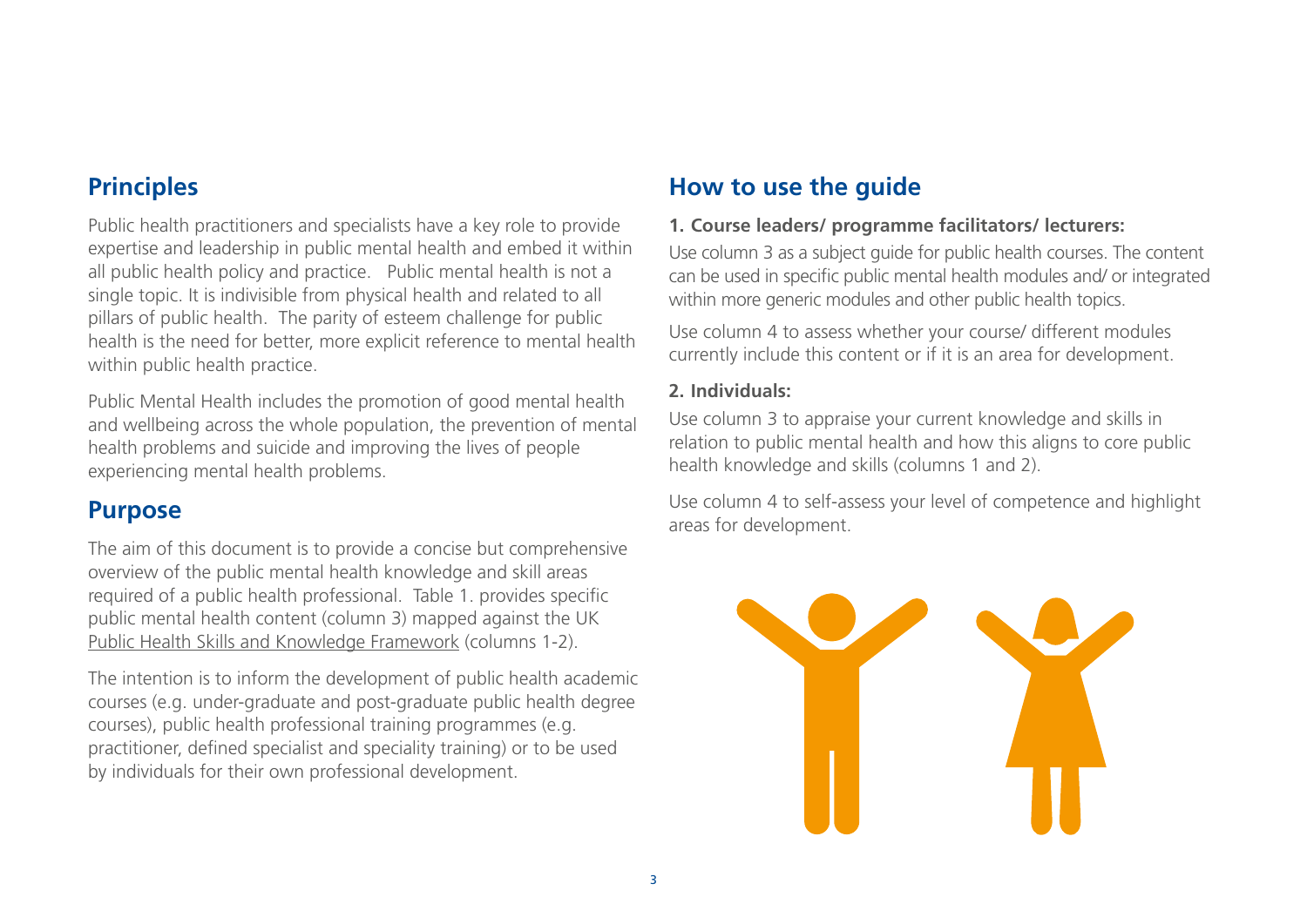| <b>Public Health Skills &amp; Knowledge Framework</b>                                                                                     |                                                                                                                                                                 |                                                                                                                                                                                                                                                                                                                                   | Self-assessment:<br><b>Fully/Partially</b> |
|-------------------------------------------------------------------------------------------------------------------------------------------|-----------------------------------------------------------------------------------------------------------------------------------------------------------------|-----------------------------------------------------------------------------------------------------------------------------------------------------------------------------------------------------------------------------------------------------------------------------------------------------------------------------------|--------------------------------------------|
| <b>Technical functions</b>                                                                                                                |                                                                                                                                                                 | <b>Public Mental Health Content</b>                                                                                                                                                                                                                                                                                               | met; or<br><b>Development</b><br>area;     |
| A1 Measure, monitor and<br>report population health and<br>wellbeing; health needs; risks;<br>inequalities; and use of services           | A1.1 Identify data needs and obtain,<br>verify and organise that data and<br>information                                                                        | Knowledge, use and analysis of measures and data in<br>$\bullet$<br>relation to:<br>o Mental health, wellbeing, resilience                                                                                                                                                                                                        |                                            |
|                                                                                                                                           | A1.2 Interpret and present data and<br>information                                                                                                              | o Social capital<br>o Mental health problems                                                                                                                                                                                                                                                                                      |                                            |
|                                                                                                                                           | A1.3 Manage data and information in<br>compliance with policy and protocol                                                                                      | Service access, outcomes and recovery<br>$\circ$<br>o Suicide and self harm<br>o Risk and protective factors e.g. parenting, social<br>connections, control, financial security, participation<br>o Wider determinants of mental health and wellbeing<br>e.g. housing, employment, poverty, violence<br>o Community health assets |                                            |
|                                                                                                                                           | A1.4 Assess and manage risks<br>associated with using and sharing<br>data and information, data security<br>and intellectual property                           |                                                                                                                                                                                                                                                                                                                                   |                                            |
|                                                                                                                                           | A1.5 Collate and analyse data to<br>produce intelligence that informs<br>decision making, planning,<br>implementation, performance<br>monitoring and evaluation |                                                                                                                                                                                                                                                                                                                                   |                                            |
|                                                                                                                                           | A1.6 Predict future data needs and<br>develop data capture methods to<br>obtain it                                                                              |                                                                                                                                                                                                                                                                                                                                   |                                            |
| A2 Promote population<br>and community health and<br>wellbeing, addressing the wider<br>determinants of health and<br>health inequalities | A2.1 Influence and strengthen<br>community action by empowering<br>communities through evidence based<br>approaches                                             | Principles and approaches of community development<br>$\bullet$<br>and empowerment<br>Understanding of power inequality and mental health<br>$\bullet$<br>Enable communities to develop their capacity to<br>$\bullet$<br>advocate for mental health and wellbeing                                                                |                                            |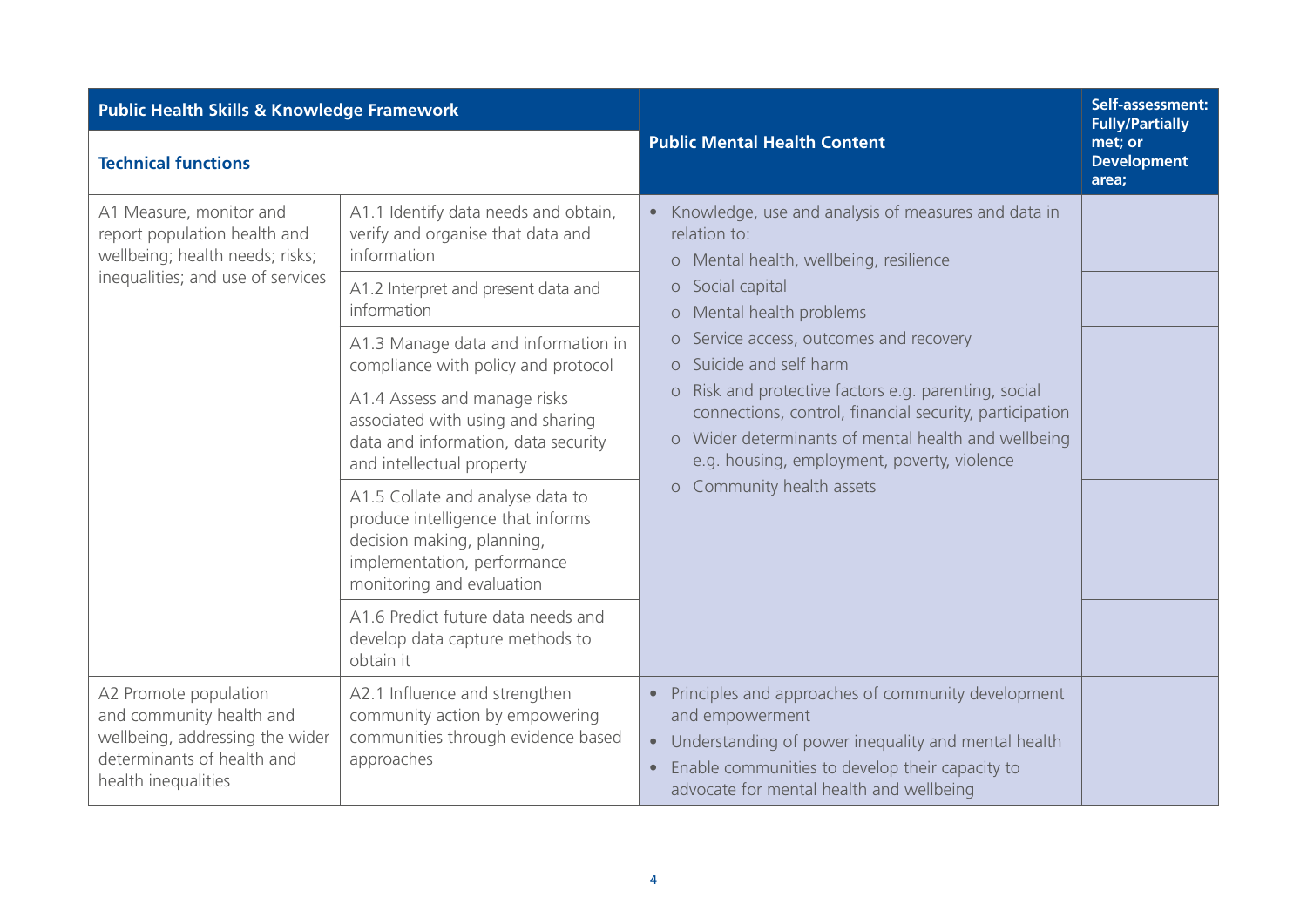| A2.2 Advocate public health<br>principles and action to protect and<br>improve health and wellbeing                                                            | The nature and dimensions of mental health, wellbeing and<br>mental illness, including differing and contested concepts<br>and definitions<br>• The need for clarity about the terms and definitions in<br>operation when presenting to a range of audiences<br>Mental health promotion and public mental health theories<br>and models<br>Relationship between physical and mental health<br>$\bullet$<br>Determinants of mental health and illness - individual,<br>family, community, structural<br>Relationship between trauma, adverse conditions and<br>$\bullet$<br>mental health<br>Prevention across the life-course |  |
|----------------------------------------------------------------------------------------------------------------------------------------------------------------|-------------------------------------------------------------------------------------------------------------------------------------------------------------------------------------------------------------------------------------------------------------------------------------------------------------------------------------------------------------------------------------------------------------------------------------------------------------------------------------------------------------------------------------------------------------------------------------------------------------------------------|--|
| A2.3 Initiate and/or support<br>action to create environments that<br>facilitate and enable health and<br>wellbeing for individuals, groups<br>and communities | • Mentally healthy environments and settings<br>Recognition of the psychosocial environment<br>Importance of family and early years environment including<br>trauma-informed environments<br>Whole school approaches to emotional health and wellbeing<br>$\bullet$<br>Importance of built and natural environment to mental<br>$\bullet$<br>health and wellbeing<br>Using design to promote mental health and wellbeing<br>Organisational approaches to workplace mental health and<br>wellbeing<br>Economic environment and wider systems<br>$\bullet$                                                                      |  |
| A2.4 Design and/or implement<br>universal programmes and<br>interventions while responding<br>proportionately to levels of need<br>within the community        | Programmes that promote mental health and wellbeing by<br>strengthening individuals and communities<br>Programmes that prevent mental health problems<br>Programmes that prevent suicide<br>$\bullet$<br>Reducing mental health inequalities<br>Engaging communities in the planning and delivery of<br>community programmes                                                                                                                                                                                                                                                                                                  |  |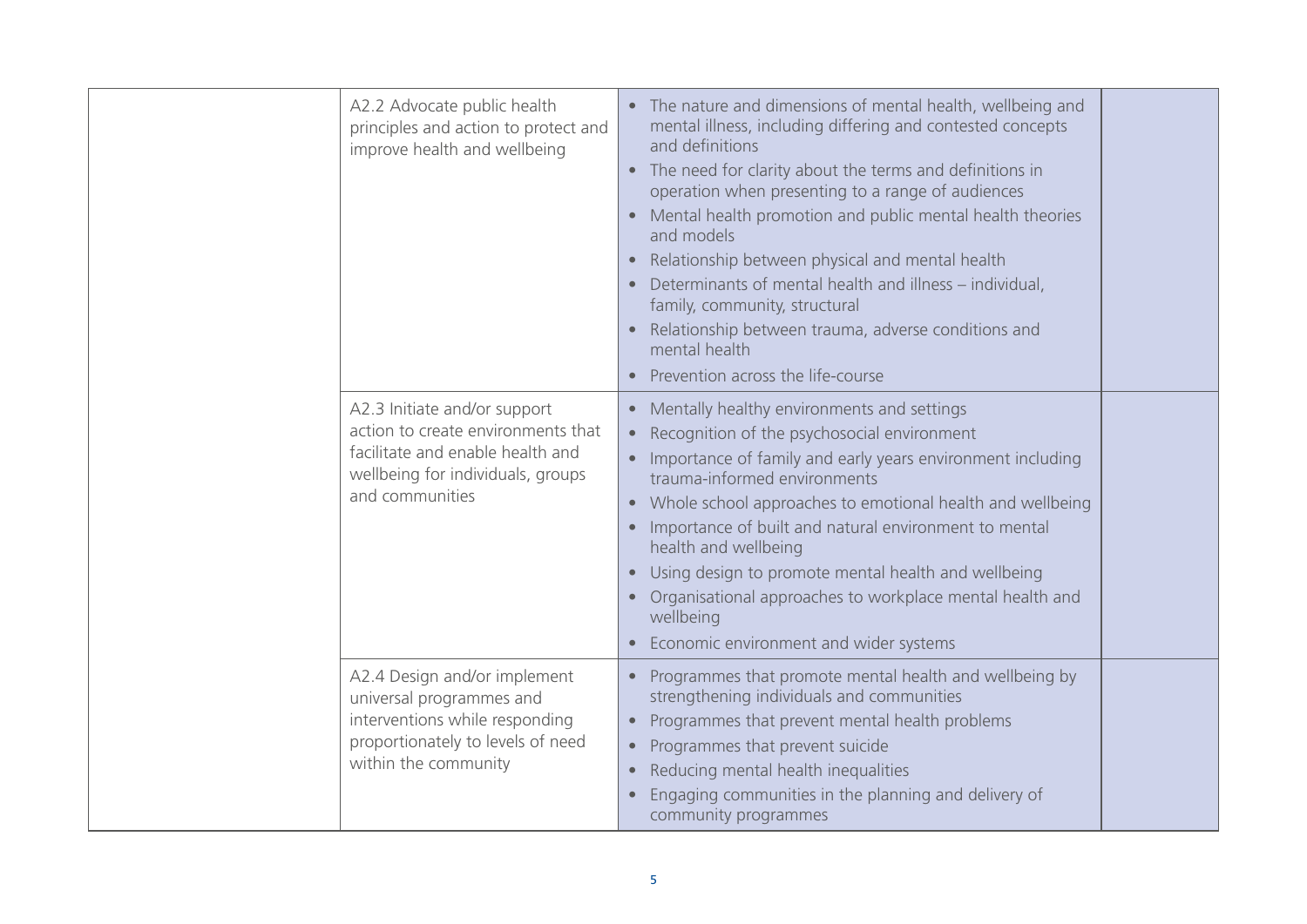|                                                                                                                                                                            | A2.5 Design and/or implement sustainable<br>and multi-faceted programmes,<br>interventions or services to address<br>complex problems             | Holistic approaches in practice<br>$\bullet$<br>Bio-psycho-social model of health<br>$\bullet$<br>Parity of esteem<br>$\bullet$<br>Complex causes and outcomes e.g. drug use, alcohol,<br>domestic violence, long-term conditions and wider<br>determinants across the life-course<br>Complex nature of mental health and multiple morbidities<br>$\bullet$<br>Trauma-informed approaches<br>$\bullet$                                                                                 |  |
|----------------------------------------------------------------------------------------------------------------------------------------------------------------------------|---------------------------------------------------------------------------------------------------------------------------------------------------|----------------------------------------------------------------------------------------------------------------------------------------------------------------------------------------------------------------------------------------------------------------------------------------------------------------------------------------------------------------------------------------------------------------------------------------------------------------------------------------|--|
|                                                                                                                                                                            | A2.6 Facilitate change (behavioural and/<br>or cultural) in organisations, communities<br>and/or individuals                                      | Psychosocial aspects of behavioural and cultural change<br>$\bullet$<br>Organisational development that promotes wellbeing<br>$\bullet$<br>Strengths and limitations of individual behaviour<br>change approaches for mental wellbeing                                                                                                                                                                                                                                                 |  |
| A3 Protect the public from<br>environmental hazards,<br>communicable disease, and<br>other health risks, while<br>addressing inequalities in<br>risk exposure and outcomes | A3.1 Analyse and manage immediate and<br>longer-term hazards and risks to health at<br>an international, national and/or local level              | Risks to population mental health, wellbeing, illness<br>and suicide<br>Consideration of differential exposure to risks by<br>deprivation, age, gender, ethnicity etc<br>Preventing adverse childhood experiences<br>Suicide prevention interventions especially environmental<br>$\bullet$<br>Psychological and community resilience<br>$\bullet$<br>Understanding and responding to mental health<br>$\bullet$<br>impacts of population exposures to risk, emergencies<br>and trauma |  |
|                                                                                                                                                                            | A3.2 Assess and manage outbreaks,<br>incidents and single cases of<br>contamination and communicable disease,<br>locally and across boundaries    |                                                                                                                                                                                                                                                                                                                                                                                                                                                                                        |  |
|                                                                                                                                                                            | A3.3 Target and implement nationwide<br>interventions designed to offset ill health<br>(e.g. screening, immunisation)                             |                                                                                                                                                                                                                                                                                                                                                                                                                                                                                        |  |
|                                                                                                                                                                            | A3.4 Plan for emergencies and develop<br>national or local resilience to a range of<br>potential threats                                          |                                                                                                                                                                                                                                                                                                                                                                                                                                                                                        |  |
|                                                                                                                                                                            | A3.5 Mitigate risks to the public's health<br>using different approaches such as<br>legislation, licensing, policy, education,<br>fiscal measures |                                                                                                                                                                                                                                                                                                                                                                                                                                                                                        |  |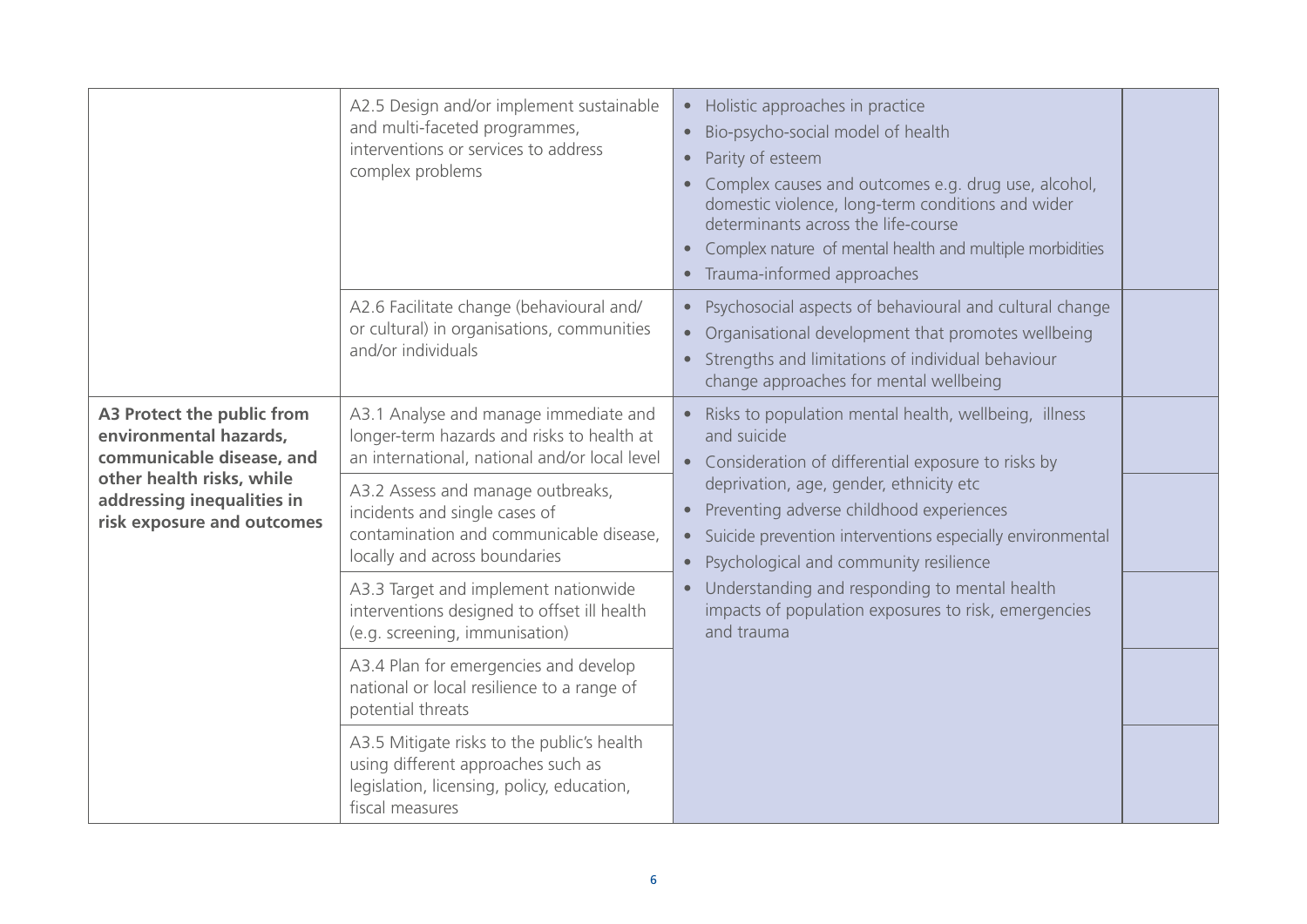| A4 Work to, and for, the<br>evidence base, conduct<br>research, and provide<br>informed advice | Effectiveness and cost effectiveness of:<br>A4.1 Assess and appraise evidence<br>$\bullet$<br>gained through systematic methods<br>o mental health promotion<br>and through engagement with the<br>o mental illness prevention<br>wider research community<br>o suicide prevention<br>A4.2 Critique published and<br>o improving the health, life expectancy, quality of life<br>unpublished research, synthesise<br>and recovery of people experiencing mental health<br>the evidence and draw appropriate<br>problems<br>conclusions | o reducing stigma and discrimination |  |
|------------------------------------------------------------------------------------------------|----------------------------------------------------------------------------------------------------------------------------------------------------------------------------------------------------------------------------------------------------------------------------------------------------------------------------------------------------------------------------------------------------------------------------------------------------------------------------------------------------------------------------------------|--------------------------------------|--|
|                                                                                                | A4.3 Design and conduct public<br>health research based on current best<br>practice and involving practitioners<br>and the public                                                                                                                                                                                                                                                                                                                                                                                                      |                                      |  |
|                                                                                                | A4.4 Report and advise on the<br>implications of the evidence base for<br>the most effective practice and the<br>delivery of value for money                                                                                                                                                                                                                                                                                                                                                                                           |                                      |  |
|                                                                                                | A4.5 Identify gaps in the current<br>evidence base that may be addressed<br>through research                                                                                                                                                                                                                                                                                                                                                                                                                                           |                                      |  |
|                                                                                                | A4.6 Apply research techniques and<br>principles to the evaluation of local<br>services and interventions to establish<br>local evidence of effectiveness                                                                                                                                                                                                                                                                                                                                                                              |                                      |  |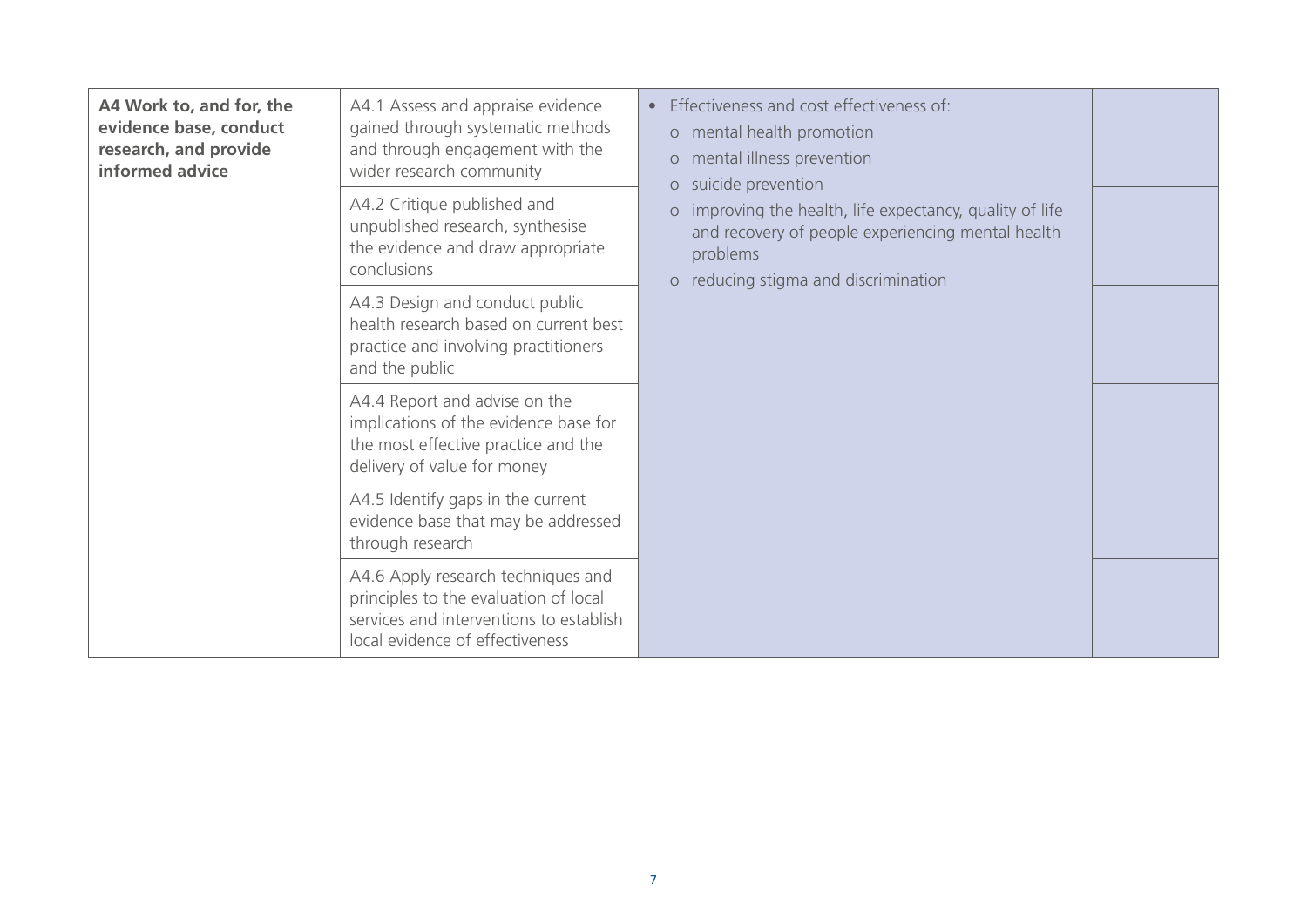| A5 Audit, evaluate and<br>re-design services and<br>interventions to improve<br>health outcomes and reduce<br>health inequalities | A5.1 Conduct economic analysis of<br>services and interventions against<br>health impacts, inequalities in health,<br>and return on investment             | Consider impacts on mental health and wellbeing<br>$\bullet$<br>Consider inequalities in relation to mental illness<br>$\bullet$<br>Economic evaluation of services/programmes that<br>promote mental wellbeing |  |
|-----------------------------------------------------------------------------------------------------------------------------------|------------------------------------------------------------------------------------------------------------------------------------------------------------|-----------------------------------------------------------------------------------------------------------------------------------------------------------------------------------------------------------------|--|
|                                                                                                                                   | A5.2 Appraise new technologies,<br>therapies, procedures and<br>interventions and the implications for<br>developing cost-effective equitable<br>services  | The use of new technology for public mental health<br>$\bullet$<br>Equitable access to mental health services<br>$\bullet$<br>NICE appraisals of public mental health interventions<br>$\bullet$                |  |
|                                                                                                                                   | A5.3 Engage stakeholders (including<br>service users) in service design and<br>development, to deliver accessible<br>and equitable person-centred services | Community engagement methods and principles<br>$\bullet$<br>Inclusion of people with mental health problems and<br>$\bullet$<br>those at risk<br>Principles of recovery in mental health services               |  |
|                                                                                                                                   | A5.4 Develop and implement<br>standards, protocols and procedures,<br>incorporating national 'best practice'<br>guidance into local delivery systems       | Public Mental Health national guidance<br>$\bullet$                                                                                                                                                             |  |
|                                                                                                                                   | A5.5 Quality assure and audit<br>services and interventions to control<br>risks and improve their quality and<br>effectiveness                             | Across all areas and outcomes of Public Mental Health<br>$\bullet$<br>• Including building PMH capacity of the workforce                                                                                        |  |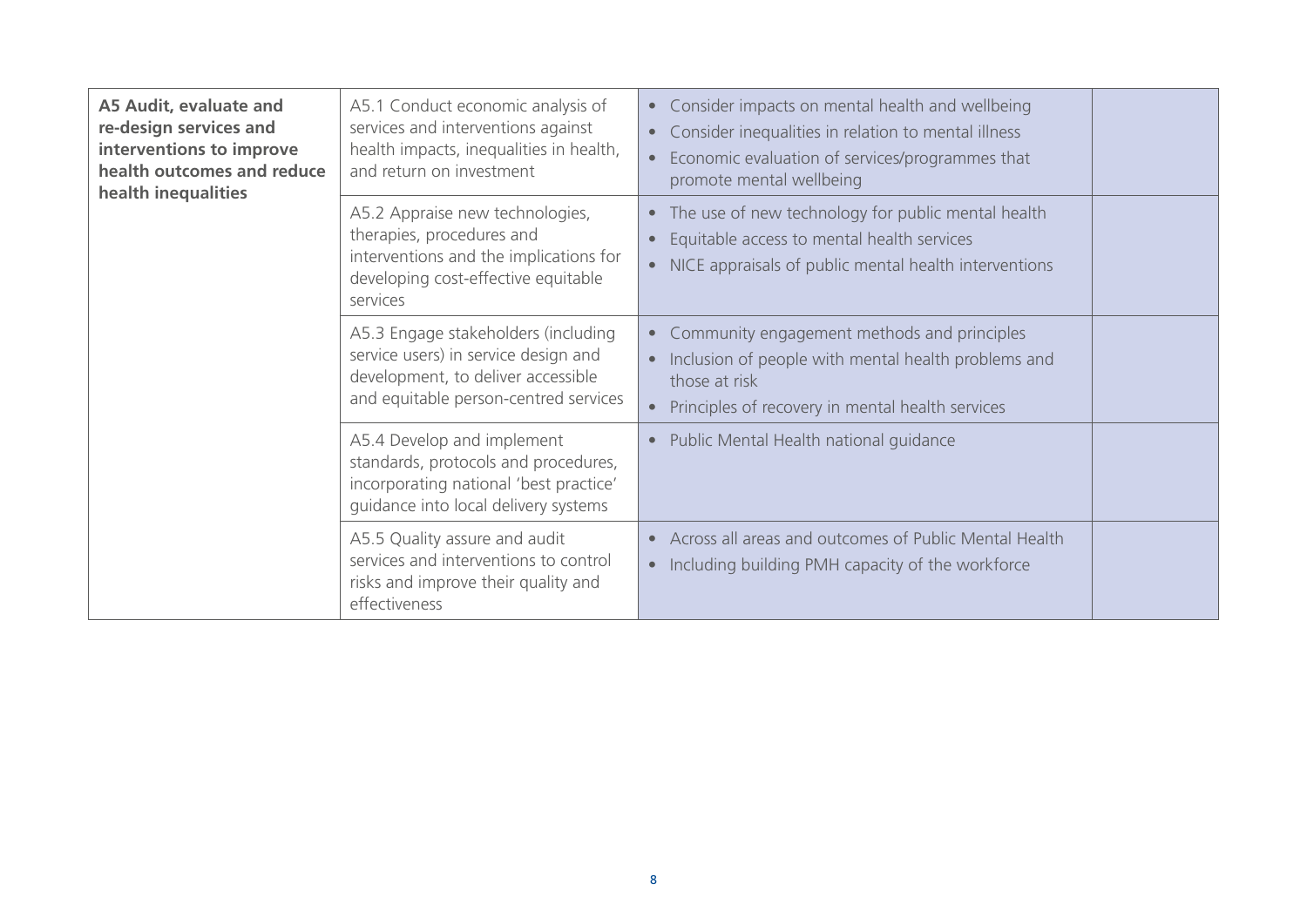| <b>Context functions</b>                                                                                                 |                                                                                                                                                                                                 |                                                                                                                                                                                                                                                                                                                                                                                                                                                           |  |
|--------------------------------------------------------------------------------------------------------------------------|-------------------------------------------------------------------------------------------------------------------------------------------------------------------------------------------------|-----------------------------------------------------------------------------------------------------------------------------------------------------------------------------------------------------------------------------------------------------------------------------------------------------------------------------------------------------------------------------------------------------------------------------------------------------------|--|
| B1 Work with, and through,<br>policies and strategies to<br>improve health outcomes<br>and reduce health<br>inequalities | B1.1 Appraise and advise on global,<br>national or local strategies in relation<br>to the public's health and health<br>inequalities                                                            | Public mental health strategies (global, national, local) to<br>$\bullet$<br>o promote mental health and wellbeing<br>prevent mental illness<br>$\circ$<br>prevent suicide<br>$\circ$<br>improve the lives of people with mental health<br>$\circ$<br>problems<br>Mental health and wellbeing impact assessment<br>$\bullet$<br>Inclusion of mental health in all policies<br>$\bullet$<br>Using community-centred approaches and principles<br>$\bullet$ |  |
|                                                                                                                          | B1.2 Assess the impact and benefits<br>of health and other policies and<br>strategies on the public's health and<br>health inequalities                                                         |                                                                                                                                                                                                                                                                                                                                                                                                                                                           |  |
|                                                                                                                          | B1.3 Develop and/ or implement<br>action plans, with, and for specific<br>groups and communities, to deliver<br>outcomes identified in strategies and<br>policies                               |                                                                                                                                                                                                                                                                                                                                                                                                                                                           |  |
|                                                                                                                          | B1.4 Influence or lead on policy<br>development and strategic planning,<br>creating opportunities to address<br>health needs and risks, promote<br>health and build approaches to<br>prevention |                                                                                                                                                                                                                                                                                                                                                                                                                                                           |  |
|                                                                                                                          | B1.5 Monitor and report on the<br>progress and outcomes of strategy<br>and policy implementation making<br>recommendations for improvement                                                      |                                                                                                                                                                                                                                                                                                                                                                                                                                                           |  |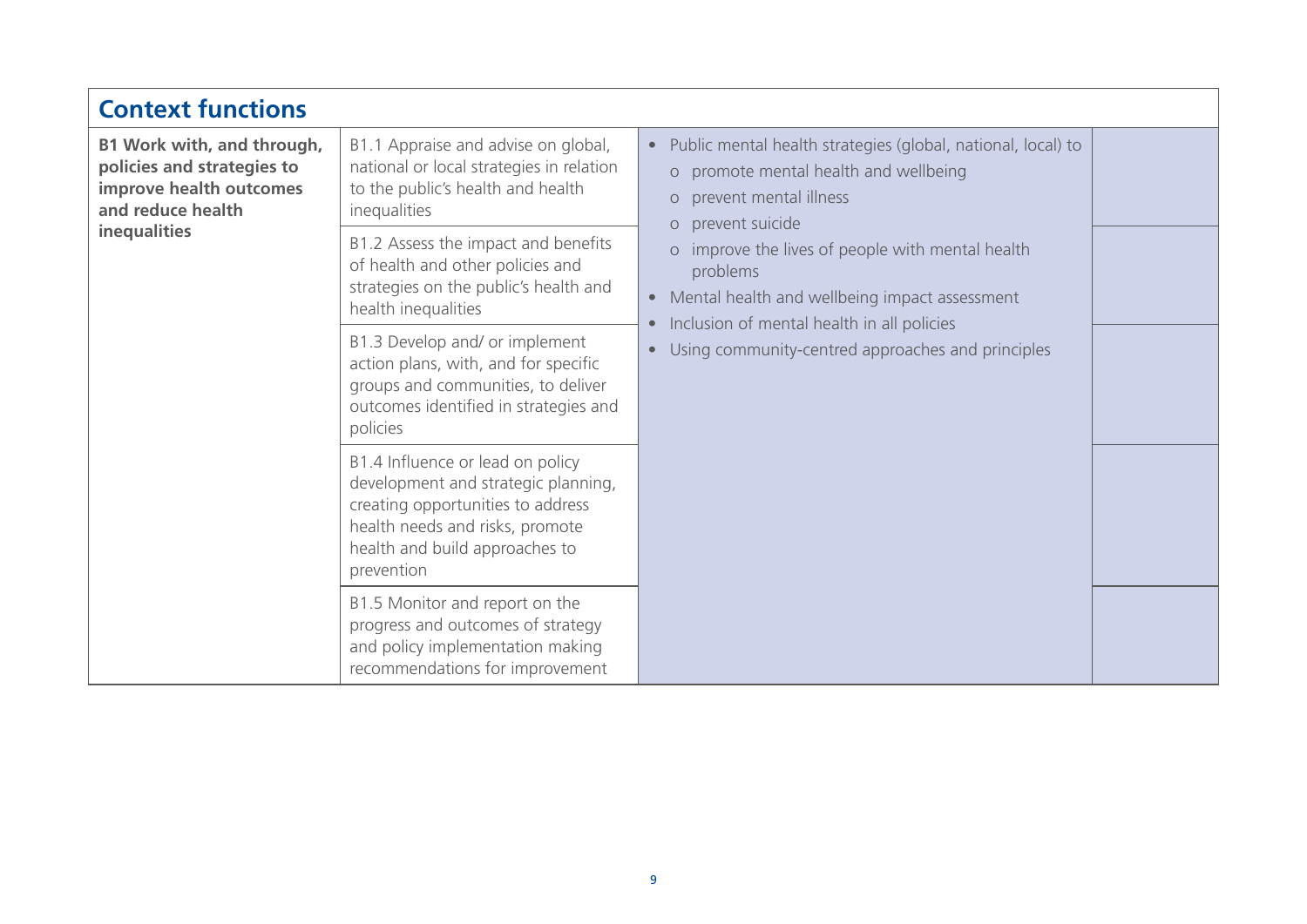| <b>B2 Work collaboratively</b><br>across agencies and<br>boundaries to improve<br>health outcomes and reduce<br>health inequalities | B2.1 Influence and co-ordinate<br>other organisations and agencies<br>to increase their engagement with<br>health and wellbeing, ill-health<br>prevention and health inequalities<br>B2.2 Build alliances and partnerships<br>to plan and implement programmes<br>and services that share goals and<br>priorities | Involvement in local multi-agency groups to address and<br>$\bullet$<br>embed public mental health across agendas<br>Advocate for actions to promote mental health and<br>$\bullet$<br>wellbeing in non-public health settings<br>Systems thinking wellbeing solutions for complex<br>$\bullet$<br>challenges<br>Engage and collaborate with voluntary and community<br>services including working alongside those with lived<br>experience of mental health problems |  |
|-------------------------------------------------------------------------------------------------------------------------------------|-------------------------------------------------------------------------------------------------------------------------------------------------------------------------------------------------------------------------------------------------------------------------------------------------------------------|-----------------------------------------------------------------------------------------------------------------------------------------------------------------------------------------------------------------------------------------------------------------------------------------------------------------------------------------------------------------------------------------------------------------------------------------------------------------------|--|
|                                                                                                                                     | B2.3 Evaluate partnerships and<br>address barriers to successful<br>collaboration                                                                                                                                                                                                                                 |                                                                                                                                                                                                                                                                                                                                                                                                                                                                       |  |
|                                                                                                                                     | B2.4 Collaborate to create new<br>solutions to complex problems<br>by promoting innovation and the<br>sharing of ideas, practices, resources,<br>leadership, and learning                                                                                                                                         |                                                                                                                                                                                                                                                                                                                                                                                                                                                                       |  |
|                                                                                                                                     | B2.5 Connect communities, groups<br>and individuals to local resources and<br>services that support their health and<br>wellbeing                                                                                                                                                                                 |                                                                                                                                                                                                                                                                                                                                                                                                                                                                       |  |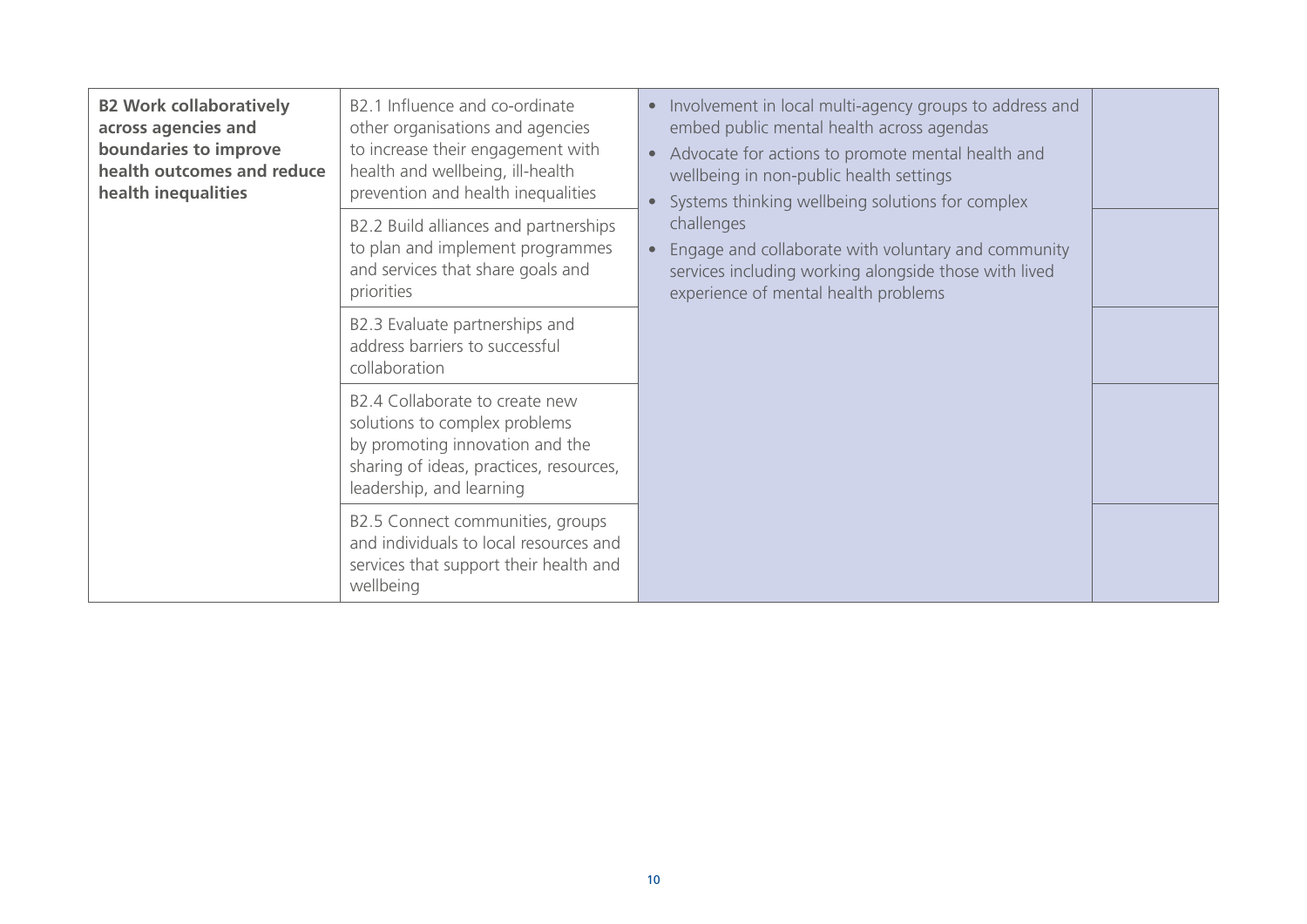| <b>B3 Work in a commissioning</b><br>based culture to improve<br>health outcomes and reduce<br>health inequalities | B3.1 Set commissioning priorities<br>balancing particular needs with the<br>evidence base and the economic case<br>for investment<br>B3.2 Specify and agree service<br>requirements and measurable<br>performance indicators to ensure<br>quality provision and delivery of<br>desired outcomes | Outcomes and Indicators in relation to:<br>o individual mental health and wellbeing<br>population mental health and wellbeing<br>$\circ$<br>community empowerment and social capital<br>$\circ$<br>population suicide reduction<br>$\circ$<br>prevention of mental health problems across the<br>$\circ$<br>population<br>reduction in stigma<br>$\circ$<br>improved health and wellbeing of people with<br>$\Omega$<br>mental health problems and their recovery from<br>illness<br>o service access and outcomes<br>o mental health inequalities<br>All service specifications to incorporate mental health<br>$\bullet$<br>and wellbeing outcomes/ key performance indicators<br>De-commissioning of contracts that create barriers to<br>$\bullet$<br>mental health<br>Participatory approaches, co-production, peer and lay<br>roles and other community-centred approaches<br>Use of Mental Health & Wellbeing Impact Assessment<br>$\bullet$ |  |
|--------------------------------------------------------------------------------------------------------------------|-------------------------------------------------------------------------------------------------------------------------------------------------------------------------------------------------------------------------------------------------------------------------------------------------|-----------------------------------------------------------------------------------------------------------------------------------------------------------------------------------------------------------------------------------------------------------------------------------------------------------------------------------------------------------------------------------------------------------------------------------------------------------------------------------------------------------------------------------------------------------------------------------------------------------------------------------------------------------------------------------------------------------------------------------------------------------------------------------------------------------------------------------------------------------------------------------------------------------------------------------------------------|--|
|                                                                                                                    | B3.3 Commission and/or provide<br>services and interventions in ways<br>that involve end users and support<br>community interests to achieve<br>equitable person-centred delivery                                                                                                               |                                                                                                                                                                                                                                                                                                                                                                                                                                                                                                                                                                                                                                                                                                                                                                                                                                                                                                                                                     |  |
|                                                                                                                    | B3.4 Facilitate positive contractual<br>relationships managing disagreements<br>and changes within legislative and<br>operational frameworks                                                                                                                                                    |                                                                                                                                                                                                                                                                                                                                                                                                                                                                                                                                                                                                                                                                                                                                                                                                                                                                                                                                                     |  |
|                                                                                                                    | B3.5 Manage and monitor progress<br>and deliverables against outcomes<br>and processes agreed through a<br>contract                                                                                                                                                                             |                                                                                                                                                                                                                                                                                                                                                                                                                                                                                                                                                                                                                                                                                                                                                                                                                                                                                                                                                     |  |
|                                                                                                                    | B3.6 Identify and de-commission<br>provision that is no longer effective or<br>value for money                                                                                                                                                                                                  |                                                                                                                                                                                                                                                                                                                                                                                                                                                                                                                                                                                                                                                                                                                                                                                                                                                                                                                                                     |  |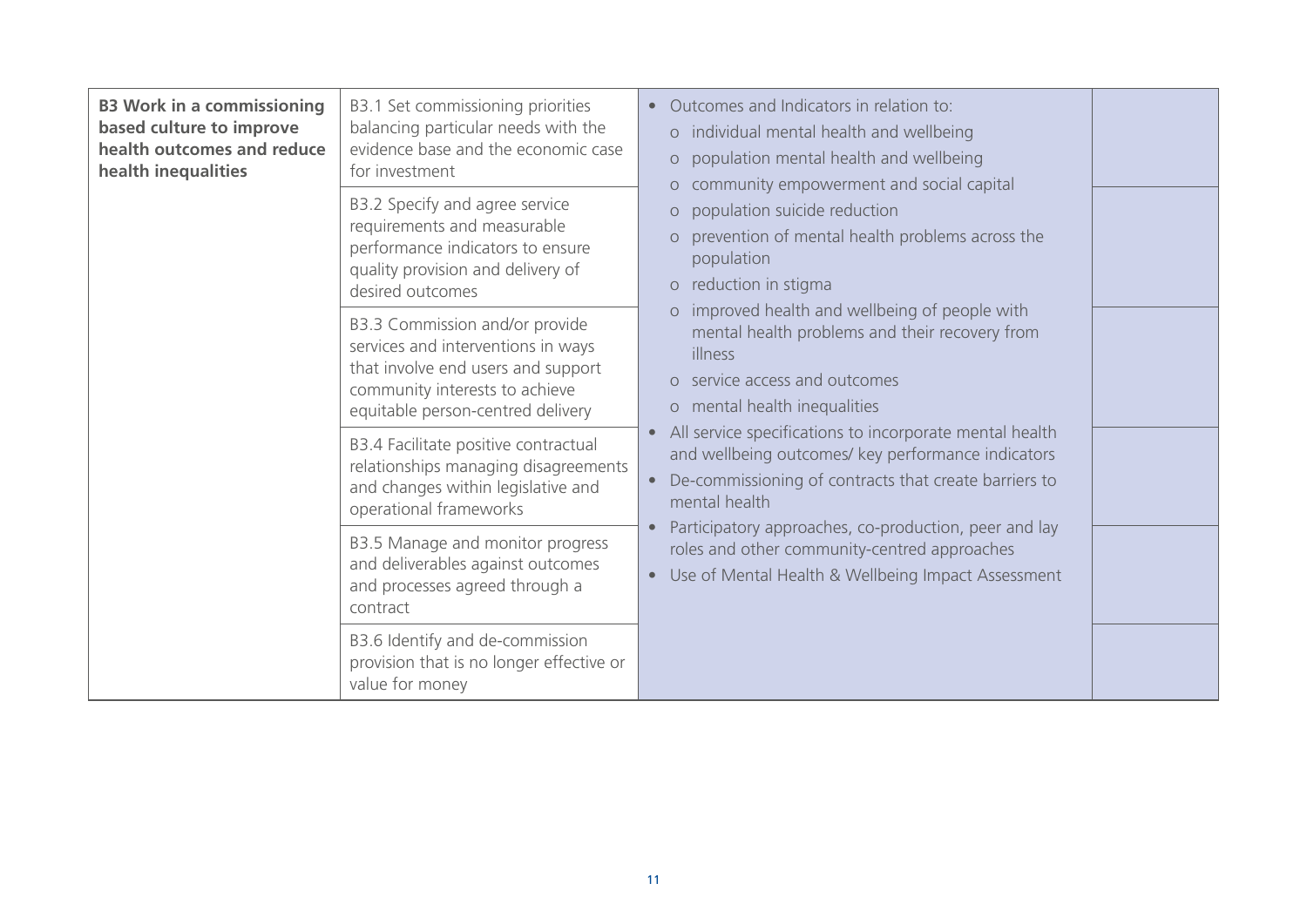| <b>B4 Work within political</b><br>and democratic systems<br>and with a range of<br>organisational cultures to<br>improve health outcomes<br>and reduce health<br>inequalities | B4.1 Work to understand, and help<br>others to understand, political and<br>democratic processes that can be<br>used to support health and wellbeing<br>and reduce inequalities<br>B4.2 Operate within the decision<br>making, administrative and reporting<br>processes that support political and<br>democratic systems | Influence politicians to prioritise mental health and<br>$\bullet$<br>wellbeing in policies<br>Advocate for mental health and wellbeing in political<br>$\bullet$<br>environments<br>Use data and information to make a compelling case<br>$\bullet$<br>Principles and practice of individual and community<br>empowerment<br>Approaches to participation in decision making<br>$\bullet$<br>Legislation impacting on individual and population<br>mental health and wellbeing |  |  |
|--------------------------------------------------------------------------------------------------------------------------------------------------------------------------------|---------------------------------------------------------------------------------------------------------------------------------------------------------------------------------------------------------------------------------------------------------------------------------------------------------------------------|--------------------------------------------------------------------------------------------------------------------------------------------------------------------------------------------------------------------------------------------------------------------------------------------------------------------------------------------------------------------------------------------------------------------------------------------------------------------------------|--|--|
|                                                                                                                                                                                | B4.3 Respond constructively to<br>political and other tensions while<br>encouraging a focus on the interests<br>of the public's health                                                                                                                                                                                    |                                                                                                                                                                                                                                                                                                                                                                                                                                                                                |  |  |
|                                                                                                                                                                                | B4.4 Help individuals and<br>communities to have more control<br>over decisions that affect them and<br>promote health equity, equality and<br>justice                                                                                                                                                                    |                                                                                                                                                                                                                                                                                                                                                                                                                                                                                |  |  |
|                                                                                                                                                                                | B4.5 Work within the legislative<br>framework that underpins public<br>service provision to maximise<br>opportunities to protect and promote<br>health and wellbeing                                                                                                                                                      |                                                                                                                                                                                                                                                                                                                                                                                                                                                                                |  |  |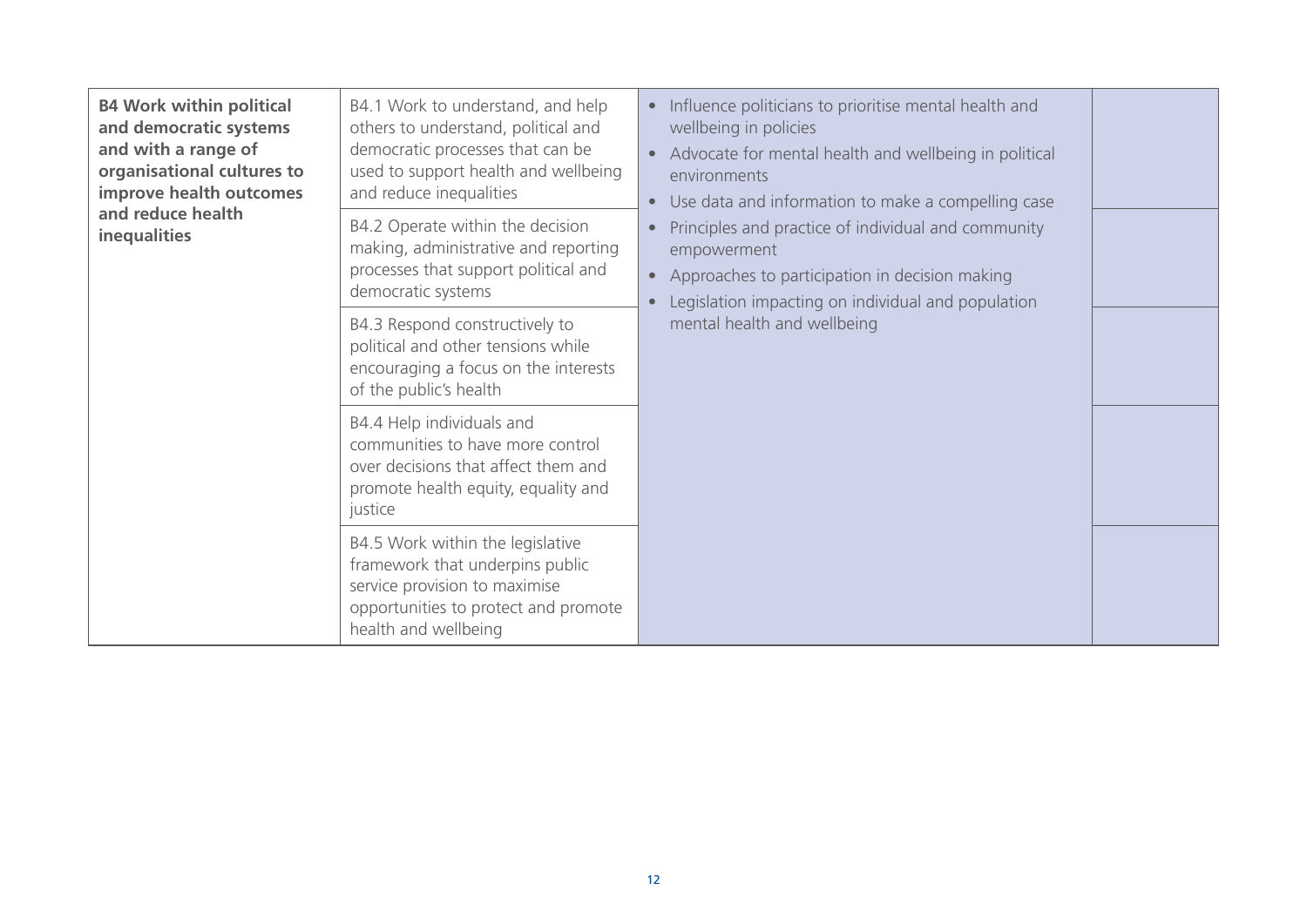| <b>Delivery functions</b>                                                                                              |                                                                                                                                                                                            |                                                                                                                                                                                                                                                                                                                                             |
|------------------------------------------------------------------------------------------------------------------------|--------------------------------------------------------------------------------------------------------------------------------------------------------------------------------------------|---------------------------------------------------------------------------------------------------------------------------------------------------------------------------------------------------------------------------------------------------------------------------------------------------------------------------------------------|
| <b>C1 Provide leadership to</b><br>drive improvement in health<br>outcomes and the reduction<br>of health inequalities | C1.1 Act with integrity, consistency<br>and purpose, and continue my own<br>personal development                                                                                           | Develop and articulate a compelling vision of improved<br>$\bullet$<br>mental health and wellbeing in the population<br>Demonstrate and apply an understanding of how<br>$\bullet$                                                                                                                                                          |
|                                                                                                                        | C1.2 Engage others, build<br>relationships, manage conflict,<br>encourage contribution and sustain<br>commitment to deliver shared<br>objectives                                           | mental health and wellbeing can be managed and<br>promoted in staff and yourself in a range of situations<br>Understand the role personal mental wellbeing plays<br>$\bullet$<br>in competent practice and take responsibility for<br>developing and nurturing your own wellbeing and                                                       |
|                                                                                                                        | C1.3 Adapt to change, manage<br>uncertainty, solve problems, and align<br>clear goals with lines of accountability<br>in complex and unpredictable<br>environments                         | seeking help as appropriate<br>Integrate mental health and wellbeing within all policy<br>$\bullet$<br>and take action to mitigate any negative impacts of<br>policy on mental health and wellbeing<br>Promote the value of mental health and wellbeing and<br>$\bullet$                                                                    |
|                                                                                                                        | C1.4 Establish and coordinate a<br>system of leaders and followers<br>engaged in improving health<br>outcomes, the wider health<br>determinants and reducing<br>inequalities               | the reduction of inequalities across settings and agencies<br>Advocate for mental health and addressing mental<br>$\bullet$<br>illness as central to reducing inequalities and creating<br>thriving communities and economies<br>Create organisations that nurture and sustain the mental<br>$\bullet$<br>health and wellbeing of employees |
|                                                                                                                        | C1.5 Provide vision, shape thinking,<br>inspire shared purpose, and<br>influence the contributions of others<br>throughout the system to improve<br>health and address health inequalities |                                                                                                                                                                                                                                                                                                                                             |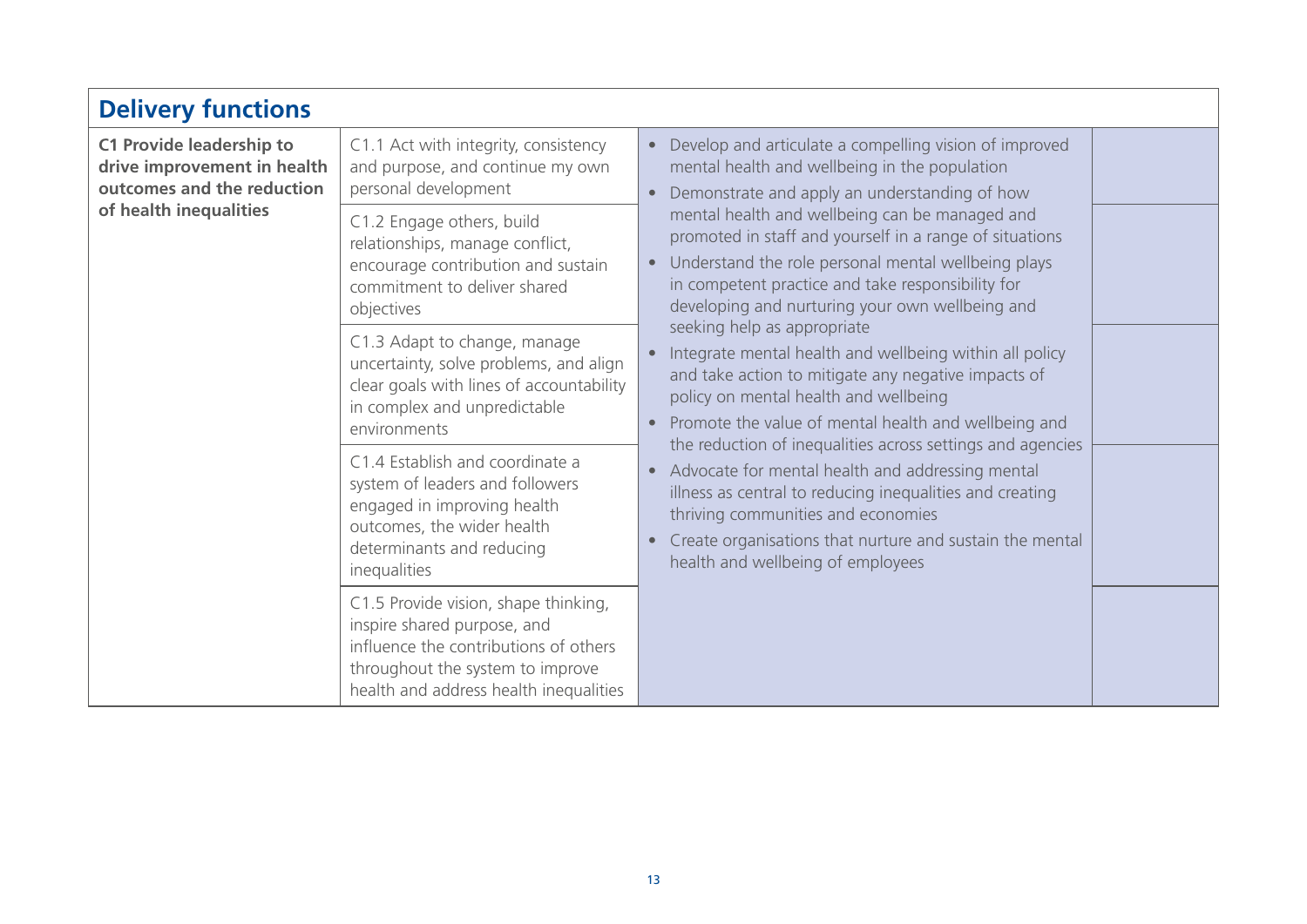| <b>C2 Communicate with</b><br>others to improve health<br>outcomes and reduce health<br><b>inequalities</b> | C2.1 Manage public perception and<br>convey key messages using a range of<br>media processes                                                                                                 | Understanding and manage perceptions and attitudes<br>$\bullet$<br>to mental health, wellbeing, mental illness, including<br>stigma and its impact<br>Increase the exposure of people with lived experience of<br>$\bullet$<br>mental health problems to the rest of the population in<br>order to reduce stigma<br>• Use traditional and social media to promote mental<br>health and wellbeing and reduce stigma<br>Communicate the complexity of mental health and<br>$\bullet$<br>wellbeing concepts to different audiences<br>Evidence, ethics and approaches to mental health<br>literacy and social marketing<br>Apply a range of community-centred approaches to<br>$\bullet$ |  |
|-------------------------------------------------------------------------------------------------------------|----------------------------------------------------------------------------------------------------------------------------------------------------------------------------------------------|---------------------------------------------------------------------------------------------------------------------------------------------------------------------------------------------------------------------------------------------------------------------------------------------------------------------------------------------------------------------------------------------------------------------------------------------------------------------------------------------------------------------------------------------------------------------------------------------------------------------------------------------------------------------------------------|--|
|                                                                                                             | C2.2 Communicate sometimes<br>complex information and concepts<br>(including health outcomes,<br>inequalities and life expectancy) to a<br>diversity of audiences using different<br>methods |                                                                                                                                                                                                                                                                                                                                                                                                                                                                                                                                                                                                                                                                                       |  |
|                                                                                                             | C2.3 Facilitate dialogue with groups<br>and communities to improve health<br>literacy and reduce inequalities using<br>a range of tools and technologies                                     |                                                                                                                                                                                                                                                                                                                                                                                                                                                                                                                                                                                                                                                                                       |  |
|                                                                                                             | C2.4 Apply the principles of social<br>marketing, and/or behavioural<br>science, to reach specific groups<br>and communities with enabling<br>information and ideas                          | engagement                                                                                                                                                                                                                                                                                                                                                                                                                                                                                                                                                                                                                                                                            |  |
|                                                                                                             | C2.5 Consult, and listen to<br>individuals, groups and communities<br>likely to be affected by planned<br>intervention or change                                                             |                                                                                                                                                                                                                                                                                                                                                                                                                                                                                                                                                                                                                                                                                       |  |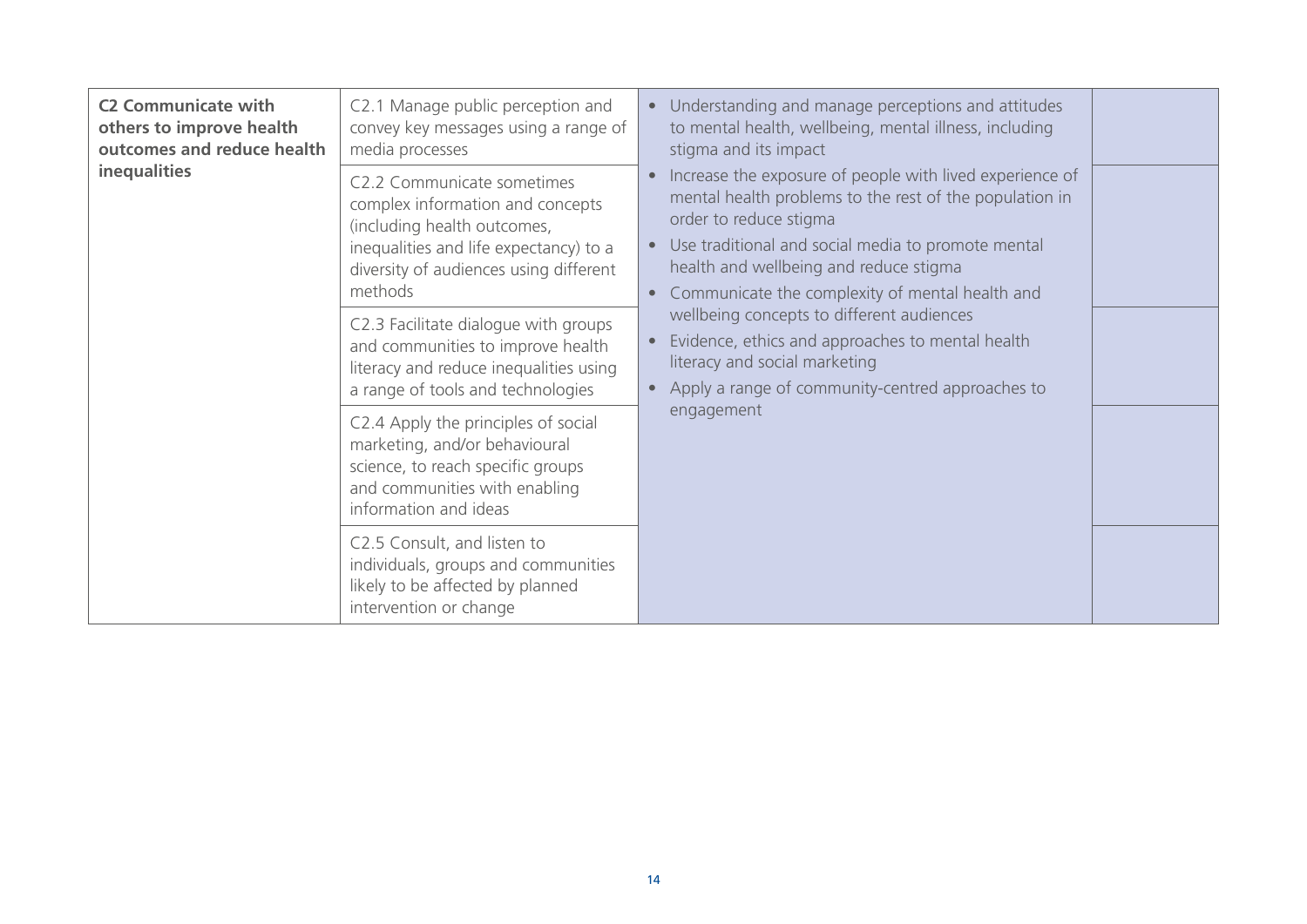| <b>C3 Design and manage</b><br>programmes and projects to<br>improve health and reduce<br>health inequalities | C3.1 Scope programmes/projects<br>stating the case for investment, the<br>aims, objectives and milestones                                                                               | Understand the range of stakeholders whose work<br>$\bullet$<br>contributes to public mental health within the local and<br>regional system                                                                                                                  |  |
|---------------------------------------------------------------------------------------------------------------|-----------------------------------------------------------------------------------------------------------------------------------------------------------------------------------------|--------------------------------------------------------------------------------------------------------------------------------------------------------------------------------------------------------------------------------------------------------------|--|
|                                                                                                               | C3.2 Identify stakeholders, agree<br>requirements and programme/project<br>schedule(s) and identify how outputs<br>and outcomes will be measured and<br>communicated                    | Consider and embed mental health and wellbeing in all<br>programmes and projects<br>Consider the causal pathway and complexity of public<br>$\bullet$<br>health challenges and make these links explicit within<br>programmes and projects where appropriate |  |
|                                                                                                               | C3.3 Manage programme/project<br>schedule(s), resources, budget and<br>scope, accommodating changes<br>within a robust change control<br>process                                        |                                                                                                                                                                                                                                                              |  |
|                                                                                                               | C 3.4 Track and evaluate programme/<br>project progress against schedule(s)<br>and regularly review quality<br>assurance, risks, and opportunities, to<br>realise benefits and outcomes |                                                                                                                                                                                                                                                              |  |
|                                                                                                               | C3.5 Seek independent assurance<br>throughout programme/project<br>planning and processes within<br>organisational governance<br>frameworks                                             |                                                                                                                                                                                                                                                              |  |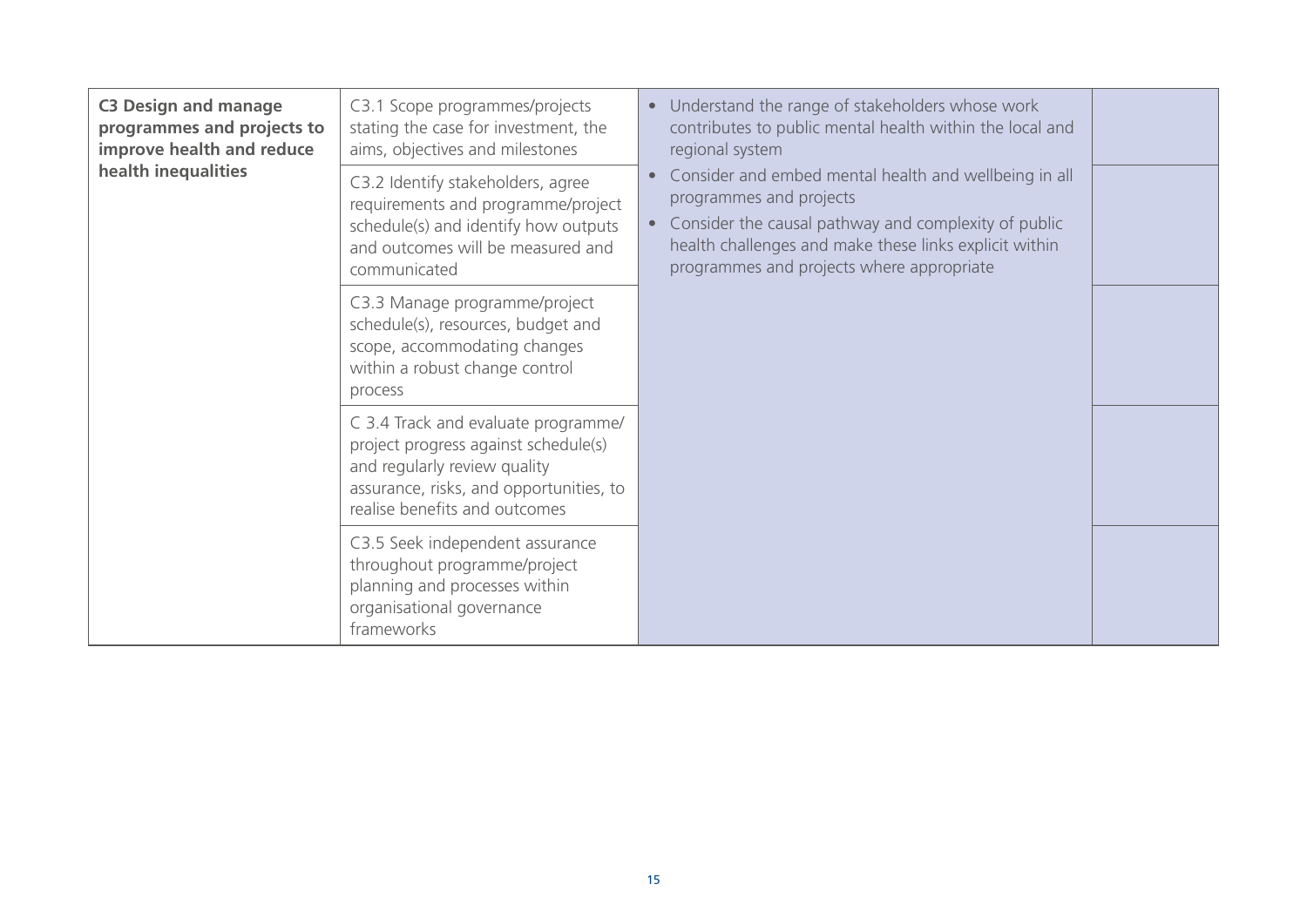| <b>C4 Prioritise and manage</b><br>resources at a population/<br>systems level to achieve<br>equitable health outcomes<br>and return on investment | C4.1 Identify, negotiate and secure<br>sources of funding and/or other<br>resources                                                               | • Use of mental health and wellbeing impact assessment<br>to achieve equitable mental health outcomes<br>Application of public mental health interventions that<br>$\bullet$<br>have a known return on investment<br>Build public mental health workforce capacity, including<br>$\bullet$<br>commitment, confidence and competence of leaders<br>and practitioners |  |
|----------------------------------------------------------------------------------------------------------------------------------------------------|---------------------------------------------------------------------------------------------------------------------------------------------------|---------------------------------------------------------------------------------------------------------------------------------------------------------------------------------------------------------------------------------------------------------------------------------------------------------------------------------------------------------------------|--|
|                                                                                                                                                    | C4.2 Prioritise, align and deploy<br>resources towards clear strategic<br>goals and objectives                                                    |                                                                                                                                                                                                                                                                                                                                                                     |  |
|                                                                                                                                                    | C4.3 Manage finance and other<br>resources within corporate and/or<br>partnership governance systems,<br>protocol and policy                      |                                                                                                                                                                                                                                                                                                                                                                     |  |
|                                                                                                                                                    | C4.4 Develop workforce capacity, and<br>mobilise the system-wide paid and<br>volunteer workforce, to deliver public<br>health priorities at scale |                                                                                                                                                                                                                                                                                                                                                                     |  |
|                                                                                                                                                    | C4.5 Design, implement, deliver<br>and/or quality assure education and<br>training programmes, to build a<br>skilled and competent workforce      |                                                                                                                                                                                                                                                                                                                                                                     |  |
|                                                                                                                                                    | C4.6 Adapt capability by maintaining<br>flexible in-service learning and<br>development systems for the<br>workforce                              |                                                                                                                                                                                                                                                                                                                                                                     |  |